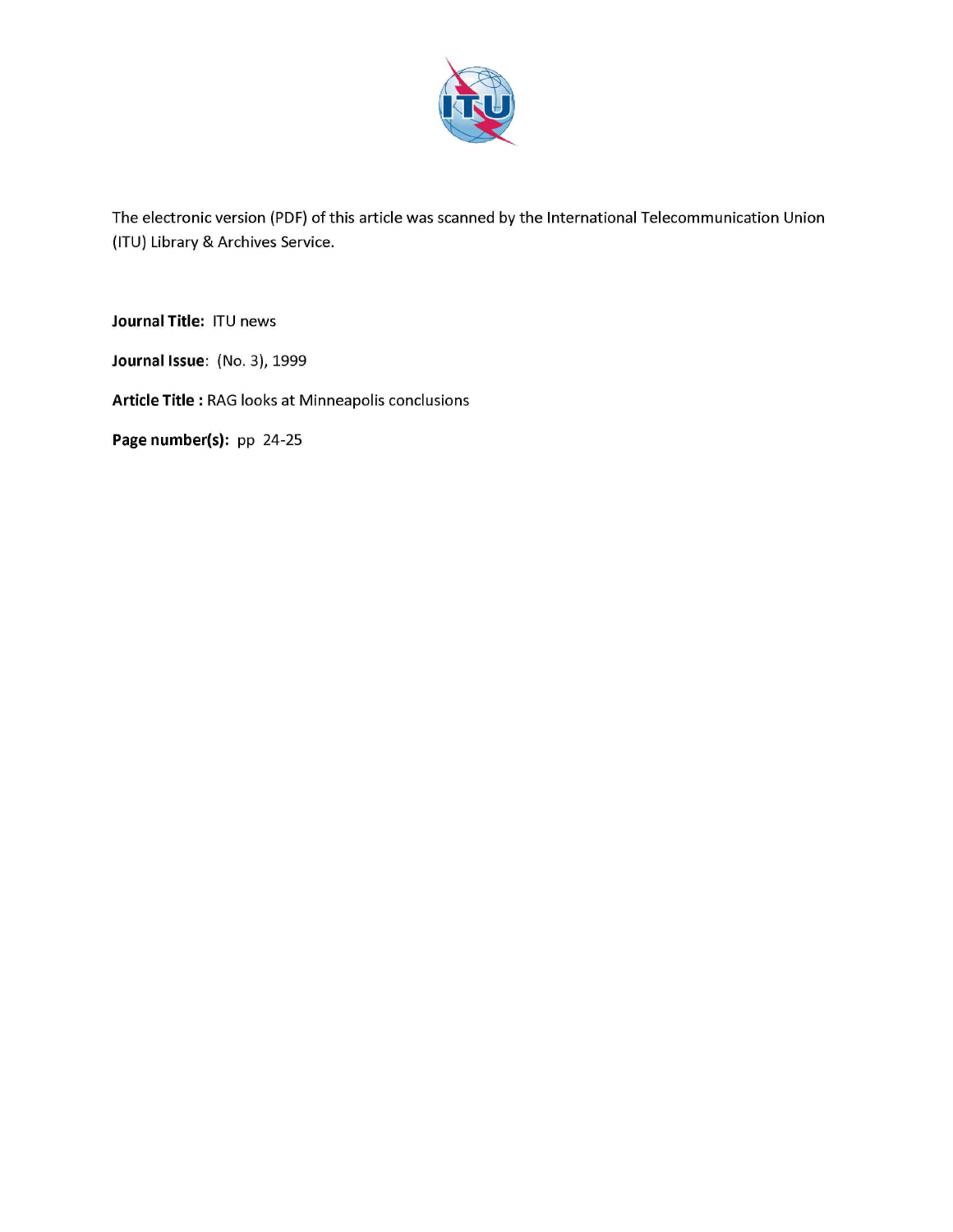# **1NFORADIO**

# **RAG looks at Minneapolis conclusions**

Toshio Utsumi, ITU's Secretary-General, opened the seventh meeting of the Radiocommunication Advisory Group (Geneva, 22-26 February 1999) which was also addressed by Bob Jones, Director of the Radiocommunication Bureau (BR). RAG was meeting for the first time since the Minneapolis Plenipotentiary Conference last autumn, lt used this opportunity to review the Minneapolis decisions which are relevant to its work. This article highlights some of the conclusions of the meeting.

# **Status and mandate of RAG**

The role and functions of the Union's Advisory Groups are now clearly spelled out in the

# **RAG structure**

Chairperson: Michael Goddard (United Kingdom) Vice-Chairpersons: Alexander Kushtuev (Russia) and Idrissa Samake (Mali)

Convention. RAG noted the provisions regulating its mandate and will, at its next meeting in the year 2000, develop its own procedures, including those governing the election of its

Chairperson and Vice-Chairpersons and their terms of office.

# **ITU-2000 Recommendations**

On the ITU-2000 Recommendations endorsed by the Conference, a number of Sector Members expressed disappointment that the increased rights and obligations for industry fall short of their expectations.

RAG welcomed the decision of the Conference to introduce an alternative procedure where Member States and industry can approve Questions and Recommendations on an equal footing, provided that they have no regulatory or policy implications. The advisory body has invited study group Chairpersons to review their areas of study with a view to identifying subjects with no regulatory or policy implications. RAG will then consider the need or otherwise for a Sector-specific procedure for approving Questions and Recommendations.

RAG also discussed the new status of "associates" which the Conference created to allow for small entities to participate in given study groups and their subgroups, when mutual interests exist. In this regard, RAG has invited BR to undertake studies and report to the next Radiocommunication Assembly in the year 2000 on the costs that may be considered when this new category of Members participate in a limited range of activities of the study groups of ITU's Radiocommunication Sector (ITU-R).

# **Cost recovery**

RAG noted the report of the first meeting of the Council's Working Group on the implementation of cost recovery for satellite notifications, held in January 1999. At this stage, RAG does not favour extending cost recovery to other areas of activity in ITU-R. Instead, it has suggested to first gain experience with cost recovery for satellite network filings.

# **Strategic, financial and operational plans**

The BR was commended for its 1999 Operational Plan and for introducing key performance indicators which will complement the quarterly reporting process already in place. The plan is being used as a management tool.